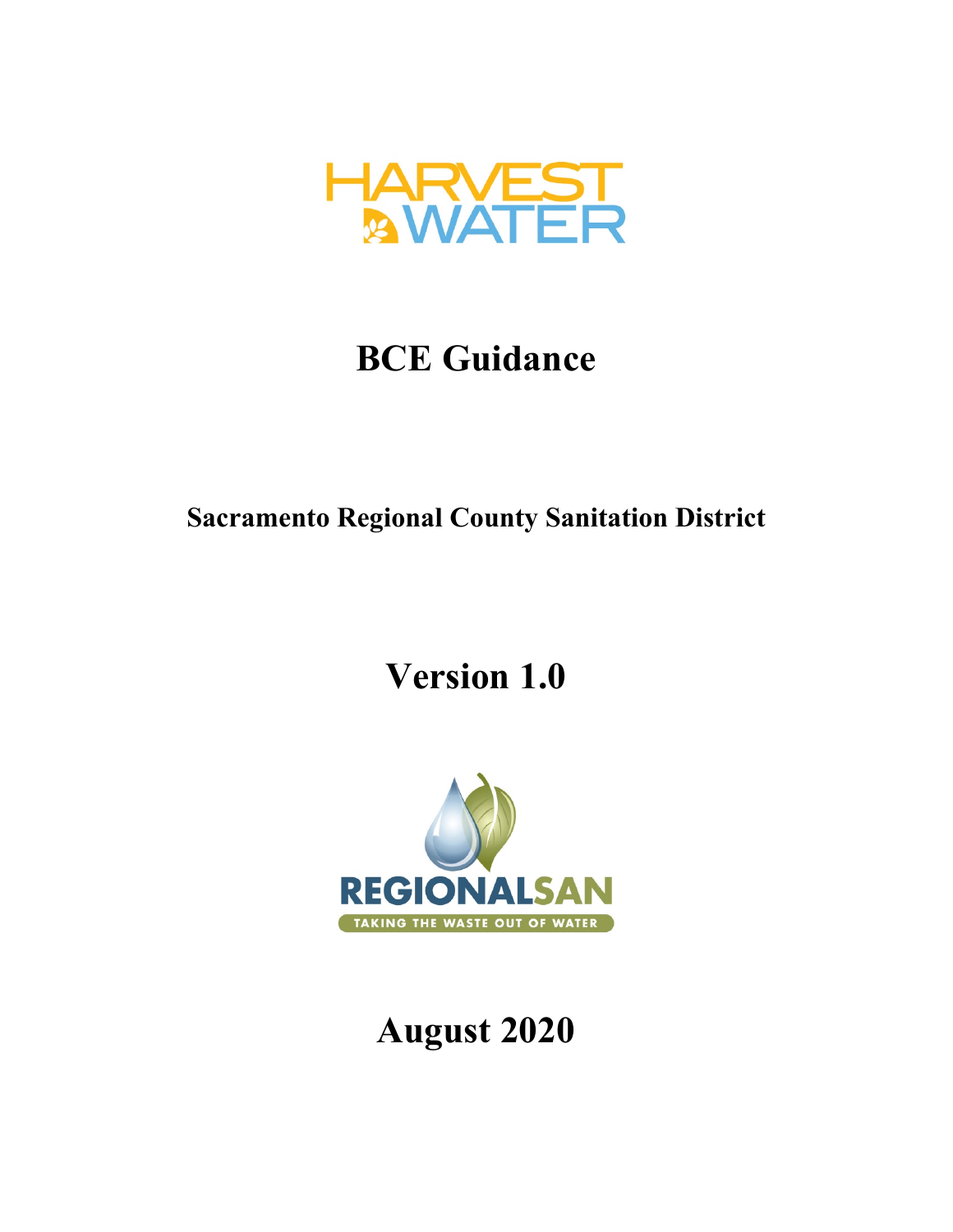## **Contents**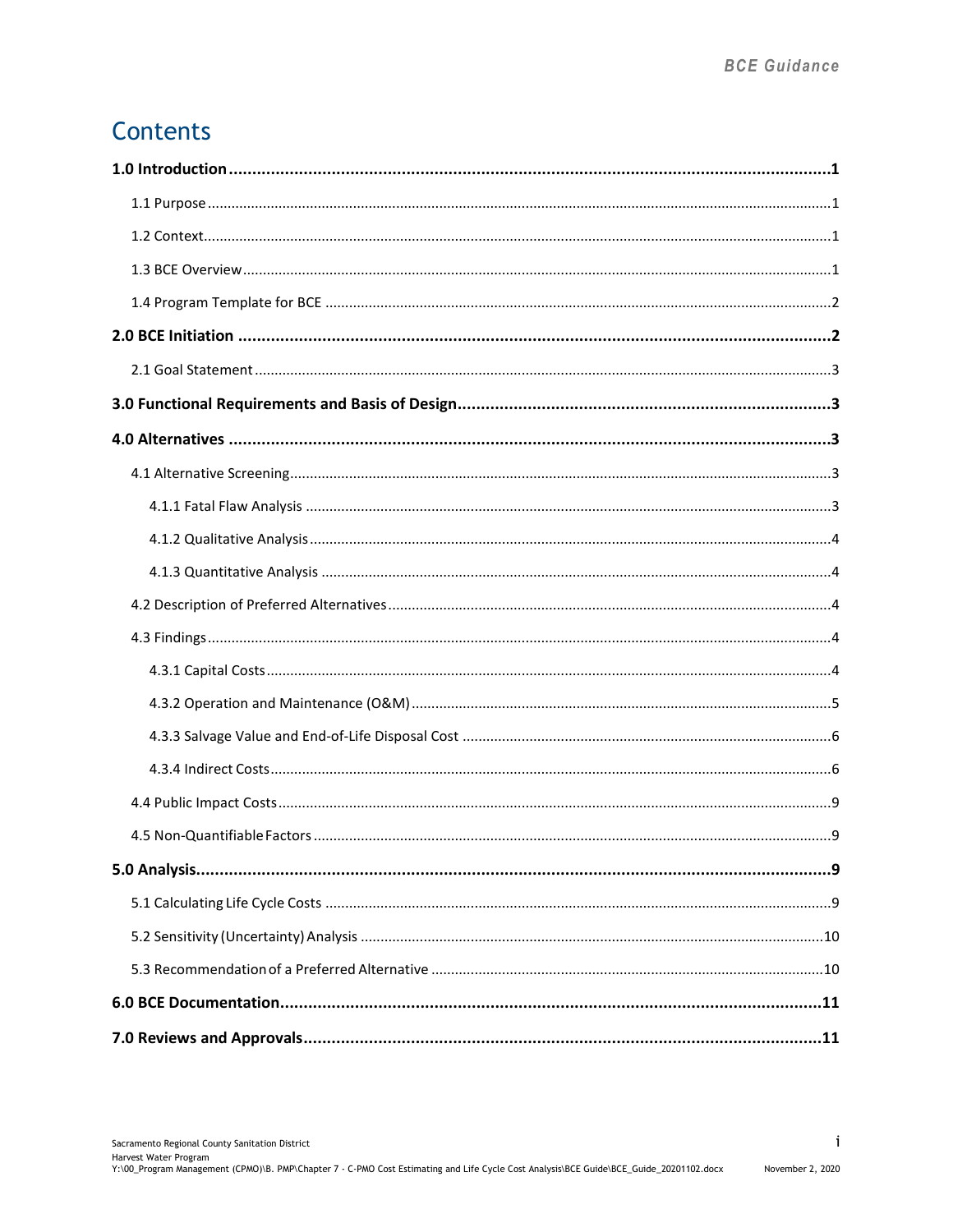## <span id="page-2-0"></span>1.0 Introduction

#### <span id="page-2-1"></span>**1.1 Purpose**

The purpose of this guidance is to standardize the development and presentation of Business Case Evaluations (BCEs) for the Harvest Water Program. BCEs are a comprehensive approach to identifying and evaluating alternatives at all stages of the Harvest Water Program. They will be integral parts of the engineering evaluations performed by the Capital Program Management Office (C-PMO) and Design Consultants and will be the primary documentation of critical technical decisions that affect the design, construction and operation of the recycled water delivery system. The C-PMO is responsible for implementing the Harvest Water Program.

The goals of this BCE guidance are to standardize BCE development to meet the Program requirements and to ensure alternatives are fully and appropriately evaluated. Specific objectives for meeting these goals include:

- Modifying relevant Sacramento Regional County Sanitation District (Regional San) procedures for application to this Program;
- Providing guidance to consultants who are not familiar with District procedures or BCE templates; and
- Being a reference for standard factors and costs for use in the BCEs.

#### <span id="page-2-2"></span>**1.2 Context**

Regional San has well-developed BCE procedures that are used for developing balanced, business case-based decisions on a variety of projects and alternative evaluations. Depending on the nature and dollar magnitude of the solutions under consideration, existing procedures require the development of a BCE or a Project Development Plan (PDP). For the purposes of all evaluations related to this Program, this guidance consolidates all relevant procedures under a single set of procedures, to be referenced as BCE processes or procedures. The BCE guidance in this document will be used to guide the development and analysis of all Program alternatives expected to result in significant financial outlays.

#### <span id="page-2-3"></span>**1.3 BCE Overview**

A BCE is a rigorous methodology for evaluating alternatives. It is applied at most levels of alternative analysis: from decisions between major equipment types, to selection of the types and numbers of assets used on a preferred alternative. In most cases, a BCE considers all aspects of asset ownership, including levels of service, capital costs, operations and maintenance costs, and risks. It also incorporates non-cost factors to ensure the most appropriate alternatives are selected and the selection process is well documented.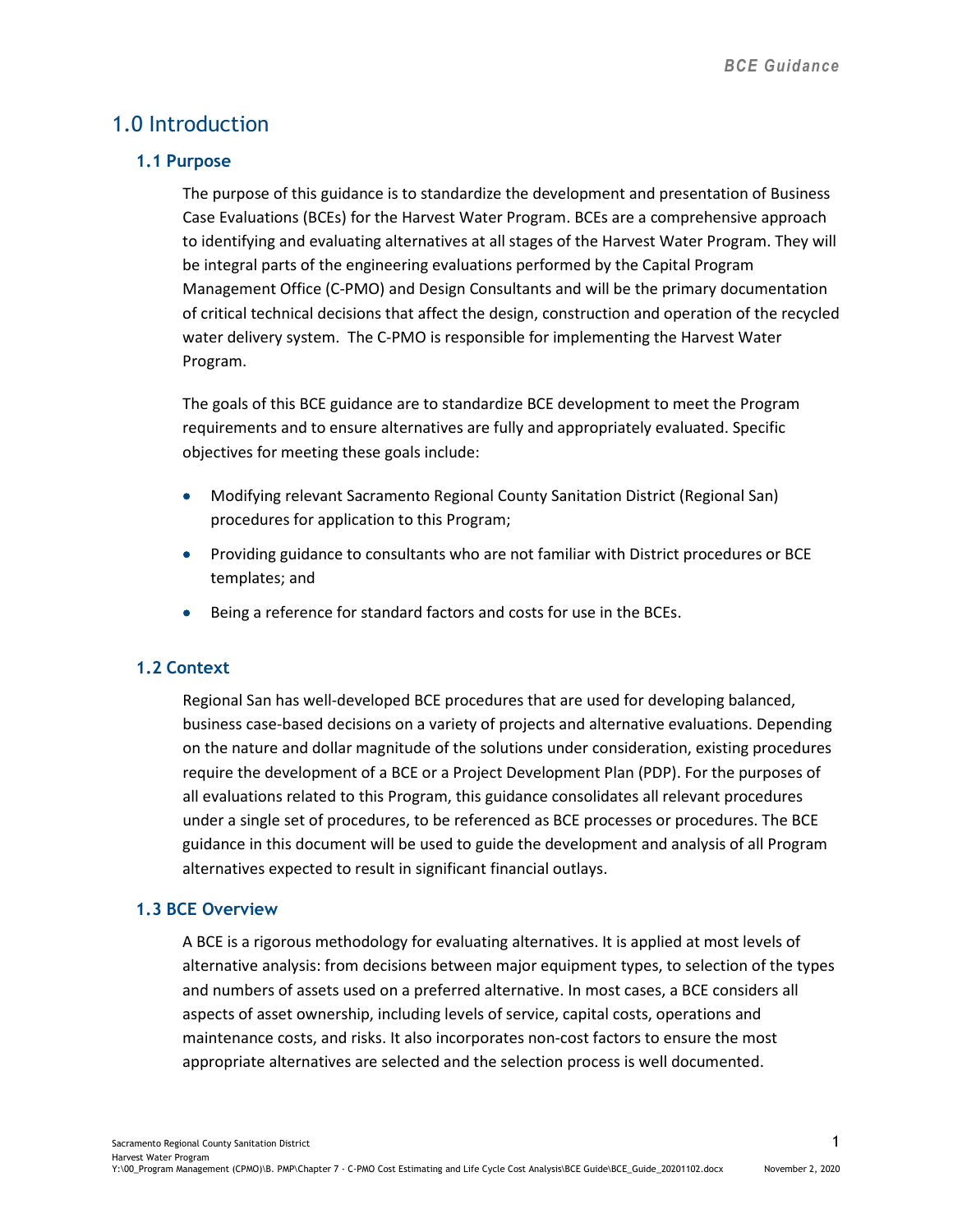The Harvest Water Program will provide up to 50,000 acre-feet per year of tertiary recycled water from the Sacramento Regional Wastewater Treatment Plant (SRWTP) to agricultural lands in Southern Sacramento County. Consequently, this BCE guidance is focused on developing and evaluating alternatives for meeting the Program requirements at the lowest lifecycle cost while managing risk and maintaining performance.

Historically, Regional San has used BCEs to address a wide range of problems, including operational issues. The existing Regional San BCE procedures identify four failure modes and each problem is associated with one or more failure mode. The failure modes are levels of service, capacity, mortality and efficiency. For the Harvest Water Program, BCEs will primarily focus on selecting the most appropriate materials, equipment, and construction techniques for meeting the Program goals. To help stay focused on these needs, BCE guidance requires the C-PMO staff and subsequent design teams to identify specific drivers, which may include one or more of these failure modes for each analysis.

#### <span id="page-3-0"></span>**1.4 Program Template for BCE**

The nature, size, and complexity of each of the projects will vary, and thus the BCE development and documentation process needs to be structured to respond to these variations in facilitating decisions. The documentation also needs to facilitate the review process through a structure which progressively moves from the summary information to a more detailed background analysis. The template to accommodate these objectives will have the following elements:

- 1. BCE Documentation: Includes the financial, risk, and sensitivity analysis for the alternatives considered as potential solutions to the "problem" being addressed. Screened alternatives are presented in a summary form. BCE-based conclusions and recommendations are delineated. Depending upon the size and complexity of the document, an Executive Summary is included at the beginning of the BCE document.
- 2. Technical Memorandum (TM): Presents detailed alternative descriptions and evaluations, and provides exhibits, analyses, and all supporting data justifying the conclusions and recommendations included in the BCE. TMs are attached as appendices to the BCE document.
- 3. The BCE.

### <span id="page-3-1"></span>2.0 BCE Initiation

Problem initiation is the critical step that forms the basis for the remainder of the BCE process. During problem initiation, the problem drivers are identified and the problem statement is developed. Other initial steps in the BCE process are also performed.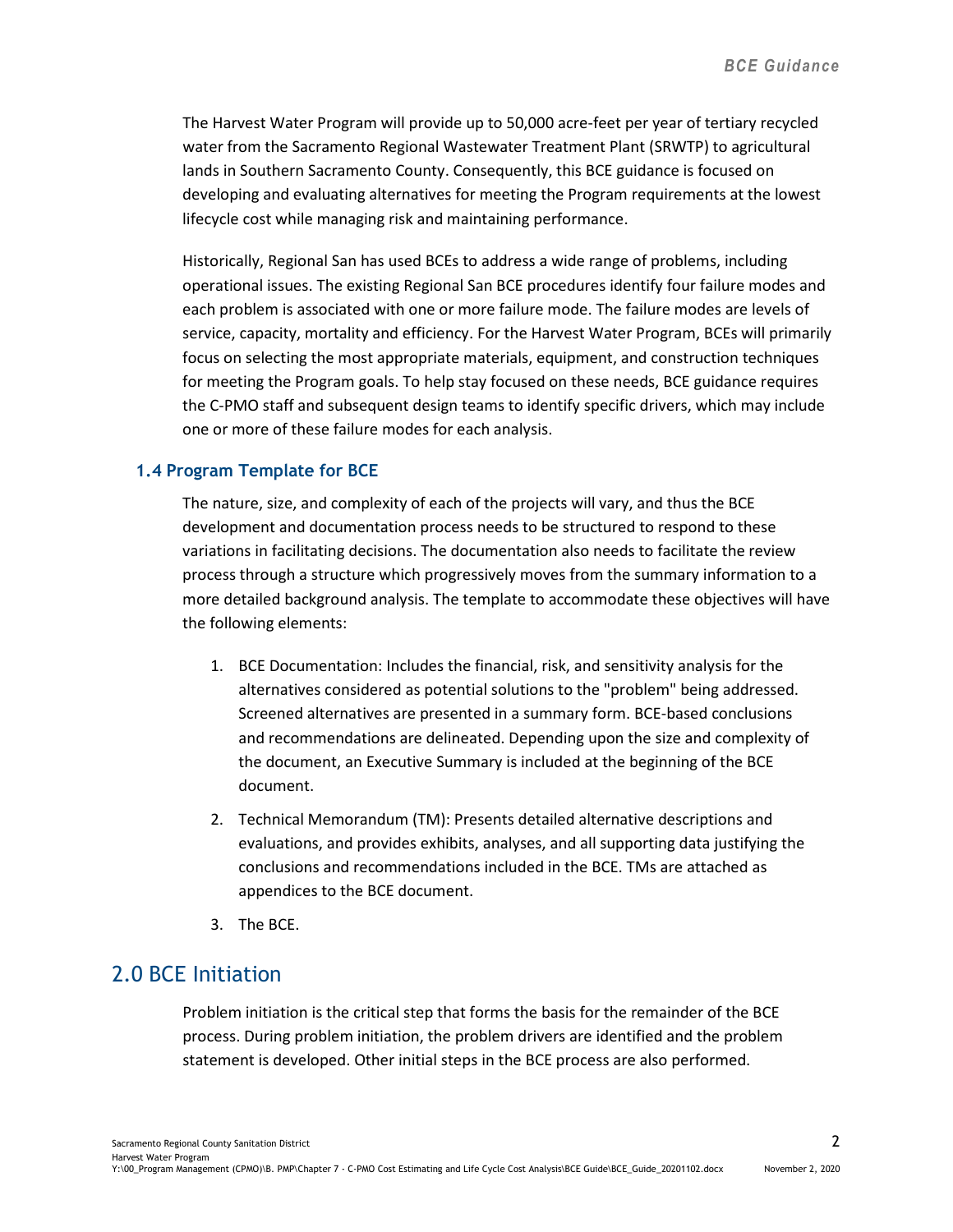#### <span id="page-4-0"></span>**2.1 Goal Statement**

The goal statement is based on the drivers for the problem in question. The goal statement should concisely describe the drivers for the facilities under consideration. It should focus on the function that the asset(s) will perform rather than the physical asset. A specific solution should not be identified in the goal statement. The goal statement should narrow the focus of the work and allow for a wide range of possible solutions.

## <span id="page-4-1"></span>3.0 Functional Requirements and Basis of Design

Key functional requirements for the proposed solution are outlined, and the proposed performance and numerical criteria developed in the relevant TM(s) are summarized. Potential constraints to meeting the objectives are identified.

## <span id="page-4-2"></span>4.0 Alternatives

Alternative development is a three-step process that identifies potential alternatives, screens potential alternatives, and develops alternatives for the BCE analysis. The BCE includes summary information on the alternatives considered as part of the evaluation process. A detailed discussion on all alternatives is presented in the relevant TM, attached as an appendix to the BCE document. The goal of the alternatives development is to have three to five alternatives for the BCE, including a "no project" alternative. Limiting the number of alternatives that are considered in the BCE saves time and budget and allows the alternatives to be more fully developed, which should minimize the need to reconsider the BCE as the design advances. If at the end of the fatal flaw analysis too many alternatives are still under consideration, a preliminary cost effectiveness analysis is performed to select the most viable.

#### <span id="page-4-3"></span>**4.1 Alternative Screening**

Potential alternatives identified above are subjected to a fatal flaw analysis and screening, leading to a short list of preferred alternatives for a more detailed development and analysis. The screening analyses are summarized (preferably in a tabular format).

#### <span id="page-4-4"></span>**4.1.1 Fatal Flaw Analysis**

Fatal flaw analysis should consider that ability of potential alternatives to meet the project drivers and the project constraints. The alternatives are considered to be fatally flawed if they do not resolve the problem statement or if they meet any of the fatal flaw criteria. The failing alternatives are then removed from further evaluation.

Examples of fatal flaw criteria are:

- Level of service:
	- ◆ Does not provide capacity when required by users
	- Project components are in conflict with District's established Levels of Service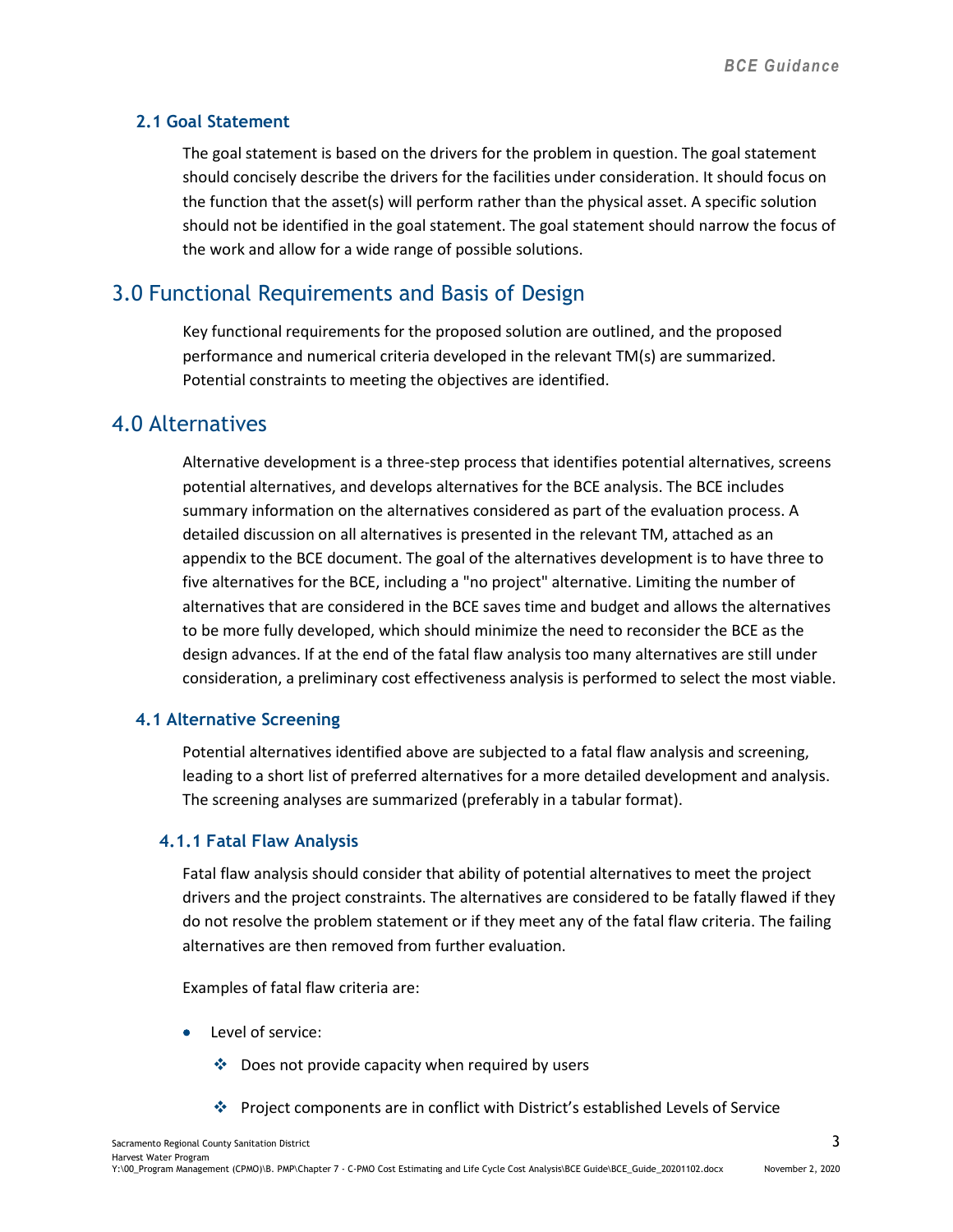- Schedule:
	- $\triangleq$  Project cannot be completed by the required delivery date
	- Project would delay other aspects of South County Ag Program

#### <span id="page-5-0"></span>**4.1.2 Qualitative Analysis**

A qualitative analysis may allow for a fast screening and elimination of potential alternatives that have significant drawbacks but not fatal flaws. Example criteria could include process reliability, size of facilities (if related to construction costs), power requirements for major equipment, and construction schedule. Qualitative analysis can be performed using a 1 to 5 rating scale where 1 and 2 are considered low impact, 3 is considered moderate impact, and 4 and 5 are considered high impact.

#### <span id="page-5-1"></span>**4.1.3 Quantitative Analysis**

A preliminary cost-effectiveness analysis can be performed on the potential alternatives. The cost-effectiveness analysis is similar to the analysis discussed in Section 4.3 below but with less activities. Estimates for power and chemical consumption should be estimated.

Other factors such as risks and environmental impacts and mitigations can be considered qualitatively on a non-economic basis if costs are not available.

#### <span id="page-5-2"></span>**4.2 Description of Preferred Alternatives**

Each of the preferred alternatives is described in a summary form. More detailed information on these alternatives, including additional explanatory material, exhibits, data and cost and risk information is presented in the relevant TM, attached as an exhibit to the BCE document.

#### <span id="page-5-3"></span>**4.3 Findings**

The life cycle cost (LCC) analyses for the preferred alternatives are presented here. The LCC analysis includes capital costs, annual operations and maintenance costs and estimated refurbishment costs during the life of the assets, all presented in terms of total present worth (or present value).

#### <span id="page-5-4"></span>**4.3.1 Capital Costs**

Capital costs are required for the BCE. Capital costs are the actual anticipated costs to the District for the implementation of each alternative and include:

• Construction – This includes the probable cost for construction of the project, startup and testing, and spare parts. Planning level construction cost estimates have been prepared by the C-PMO. These costs will be updated routinely as the projects move through their various phases and increasingly accurate information becomes available. Refer to Program and project level cost estimating procedures for additional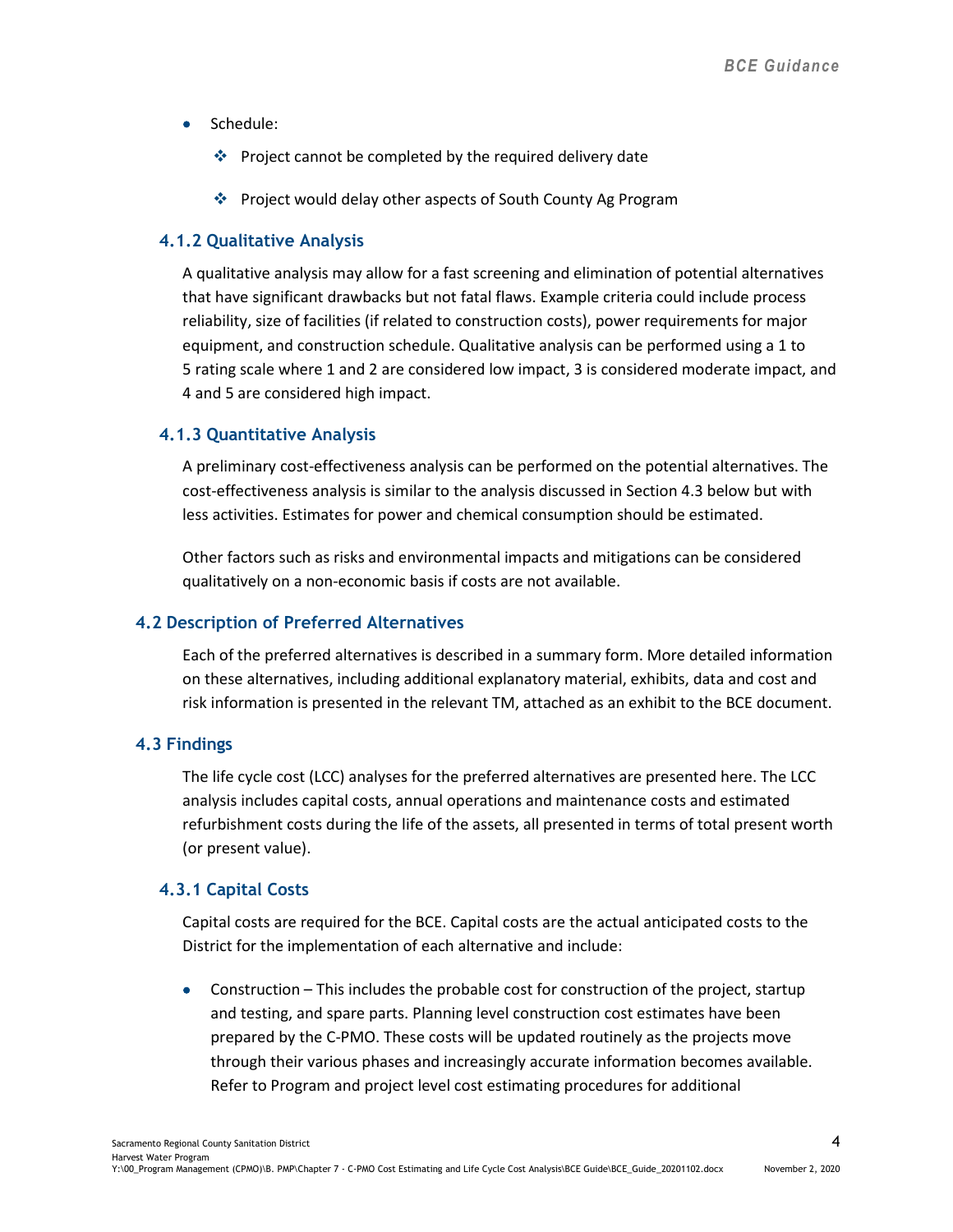information, including the contingency allowances to be used during various Program and project phases.

- Environmental Mitigation Cost This cost includes only mitigation of environmental features required for the construction of the project. If environmental mitigation costs are identified to be significant and to vary between alternatives, they will need to be included in the BCE.
- Right of Way (ROW) No ROW costs are not expected to vary significantly between potential BCE alternatives. If significant costs are identified, they will be need to be included in the BCE.

Design and construction acceleration may be required for projects in order to meet the Program's overall schedule. Each alternative shall have a design and construction schedule with sufficient detail to determine if construction can be completed within the time constraints of the master program schedule. If the project cannot be completed within the master program schedule constraints, the design and/or construction will need to be accelerated. Accelerating the design and/or construction schedule could include prepurchasing equipment/materials, or requiring longer added construction shift or changes in construction methods. The construction costs associated with acceleration need to be included in the capital cost. Risk costs associated with acceleration need to also be considered.

#### <span id="page-6-0"></span>**4.3.2 Operation and Maintenance (O&M)**

The checklist of activities to be considered for O&M cost estimates should include:

- Labor, including supervisory labor (planning, organizing, scheduling and dispatching).
- Regular monitoring for performance, etc.
- Electricity, chemicals, materials, supplies and equipment.
- Periodic inspections and repairs.
- Major periodic overhaul and component replacements.

#### 4.3.2.1 Labor

The Harvest Water Program may require additional labor to operate and maintain the new facilities. Information on labor impact estimates should include the following information:

- Description of the types of labor support activities required for O&M and monitoring.
- Schedule of annual and additional periodic maintenance.
- Hours per year required.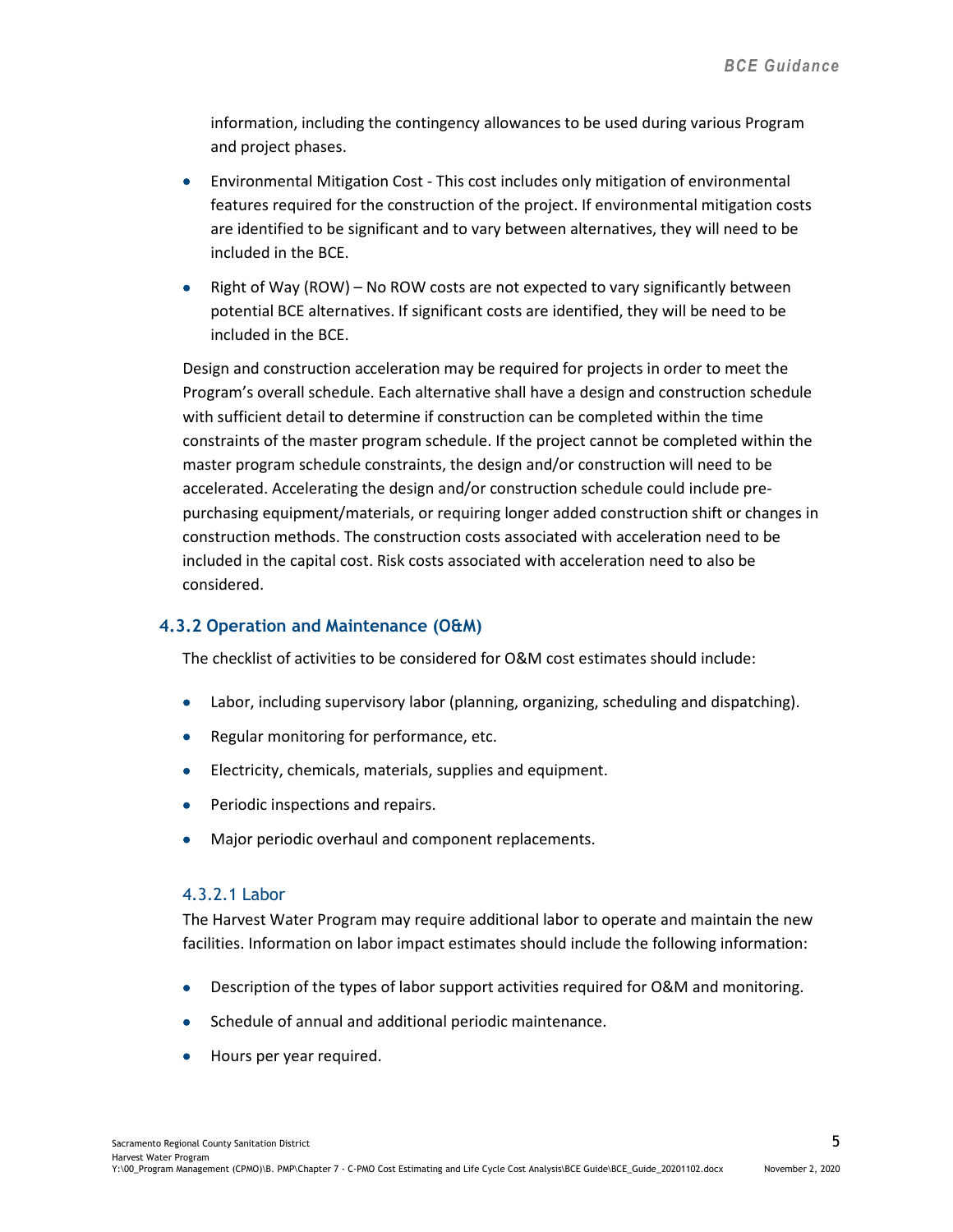Labor costs will be calculated using a standard rate of \$110 per hour. All sources used to derive O&M costs should be cited and referenced.

(**Note:** Some projects may effectively reduce existing maintenance costs, which should be included as a benefit in comparison to other project alternatives. In general, however, labor savings related to existing facilities cannot be taken into account unless positions are reduced or until 5 years has passed.)

#### 4.3.2.2 Electricity Costs

Harvest Water Program alternatives will require electric power. These costs are identified separately. Consideration should be given to variations in electrical costs during peak demand and other times. Costs are in kilowatt-hour. Depending on the project being evaluated, the uncertainty of the cost of power generation should be considered. If power costs are significant and could make a difference in the comparison between alternatives, a sensitivity analysis of the impact of their potential variation should be performed.

To underscore the importance Regional San has placed on energy efficiency and long-term electrical power use reduction, any BCEs which show that two otherwise technically comparable alternatives are within 5 percent of each other in LCC, but the lower LCC alternative accompanies greater power use, a sensitivity analysis should be performed to assess the impact of potential future increases in power costs on alternative selection. If a plausible adjustment in the assumed escalation rate for electrical costs brings the two lowest LCC alternatives within reach of each other, the alternative with the lower electrical use should be selected.

#### 4.3.2.3 Materials, Supplies and Equipment Cost

Some projects may require the use of chemicals or supplies. Annual chemical and supply costs should be calculated for the BCE. Chemical and supply costs should be based on actual costs at the SRWTP or supplier quotes.

Equipment renovation and replacement costs should be estimated. Equipment costs also include major tools for carrying out all O&M duties.

#### <span id="page-7-0"></span>**4.3.3 Salvage Value and End-of-Life Disposal Cost**

Major capital projects often incur major expenses at the end of their planned asset life. In most instances, they may be added costs; in others they may be revenues from salvage sale of the asset or parts of the asset. End-of-life impacts should be based on a 60-year planning period.

#### <span id="page-7-1"></span>**4.3.4 Indirect Costs**

Indirect costs include risk, public impact, schedule acceleration, and permanent and temporary public impacts.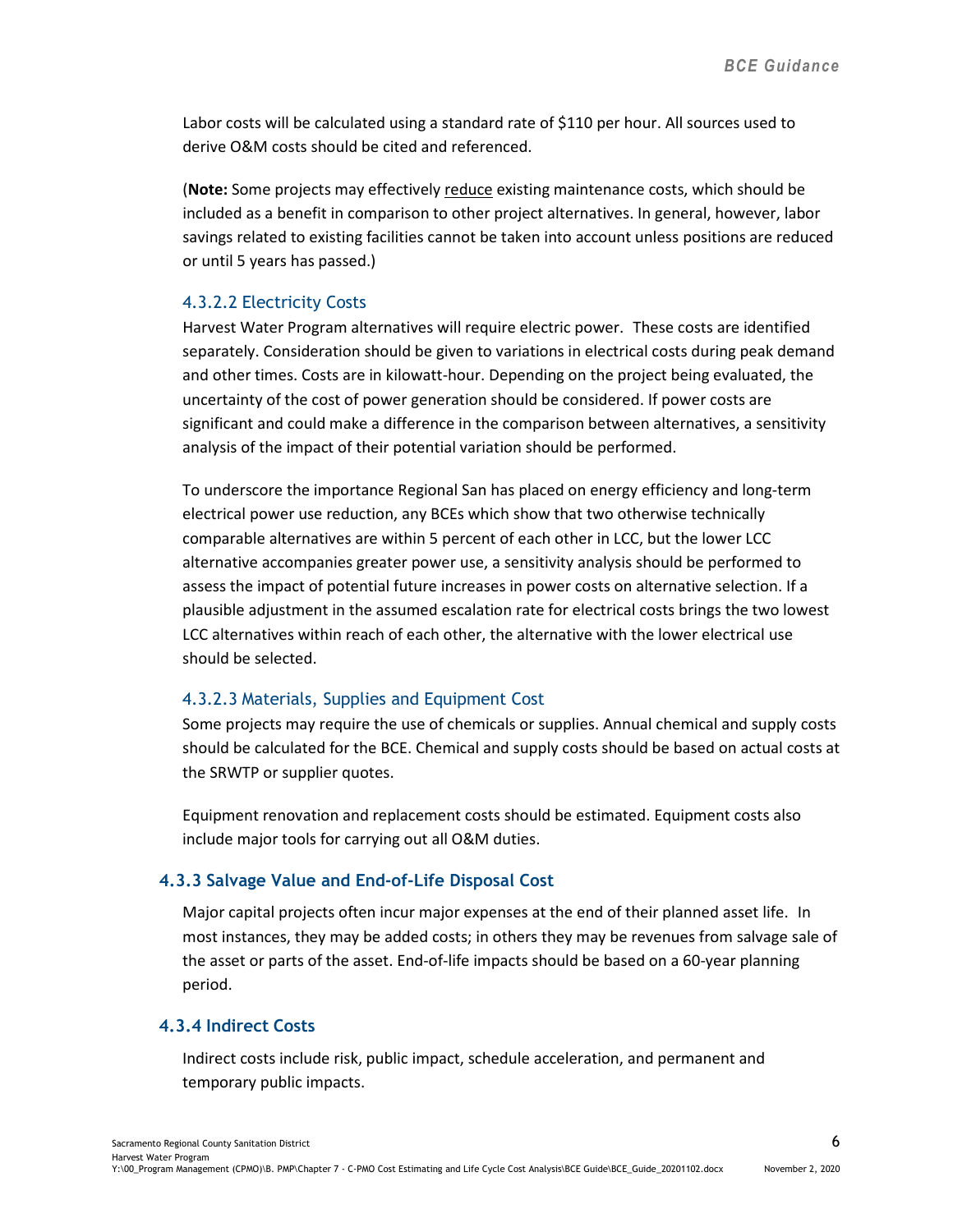#### 4.3.4.1 Risk Costs

Adverse events can occur anytime during construction and/or the service life of a project. These risk events, if unaccounted for, can potentially alter the life cycle value of a project to the degree that can make the project alternative less attractive compared to the alternatives discarded during the screening process. Therefore, efforts must be made to understand and, if possible, quantify risks and consider potential uncertainties. Alternatively, a risk premium can be added to alternatives with unusual risks (e.g., price escalations for certain materials beyond those included in the baseline estimate, or uncertainties associated with future procurement of specific replacement parts for newer technologies, etc.).

Risk can be defined as the potential for realizing unwanted consequences of an event or the possibility that the event has an unfavorable outcome. Risk is measurable, and refers to situations where probabilities can be known. Typically, the majority of the project risks for the Harvest Water Program can be categorized into the following areas:

- Accidents/Safety Issues
- Cost Volatility
- Schedule Delay
- **Construction**
- O&M
- Equipment Failure

When considering risk, the following basic questions should be considered for each alternative:

• What can happen?

Harvest Water Program construction can be delayed, construction and operations cost overruns occur, operation of new facilities may be difficult to optimize, facility service life is less or more than expected, input costs such as electricity are highly volatile and could increase dramatically during the life of a project.

• How likely is it to happen?

Some events are more likely to happen than others. Certain types of projects have predictable costs while others are less so.

• What are the consequences of an event happening?

The Harvest Water Program schedule to provide service to ag users and the related Regional San commitments to provide groundwater benefits and other public benefits requires schedule impacts to be scrutinized by both the C-PMO and the A-PMO.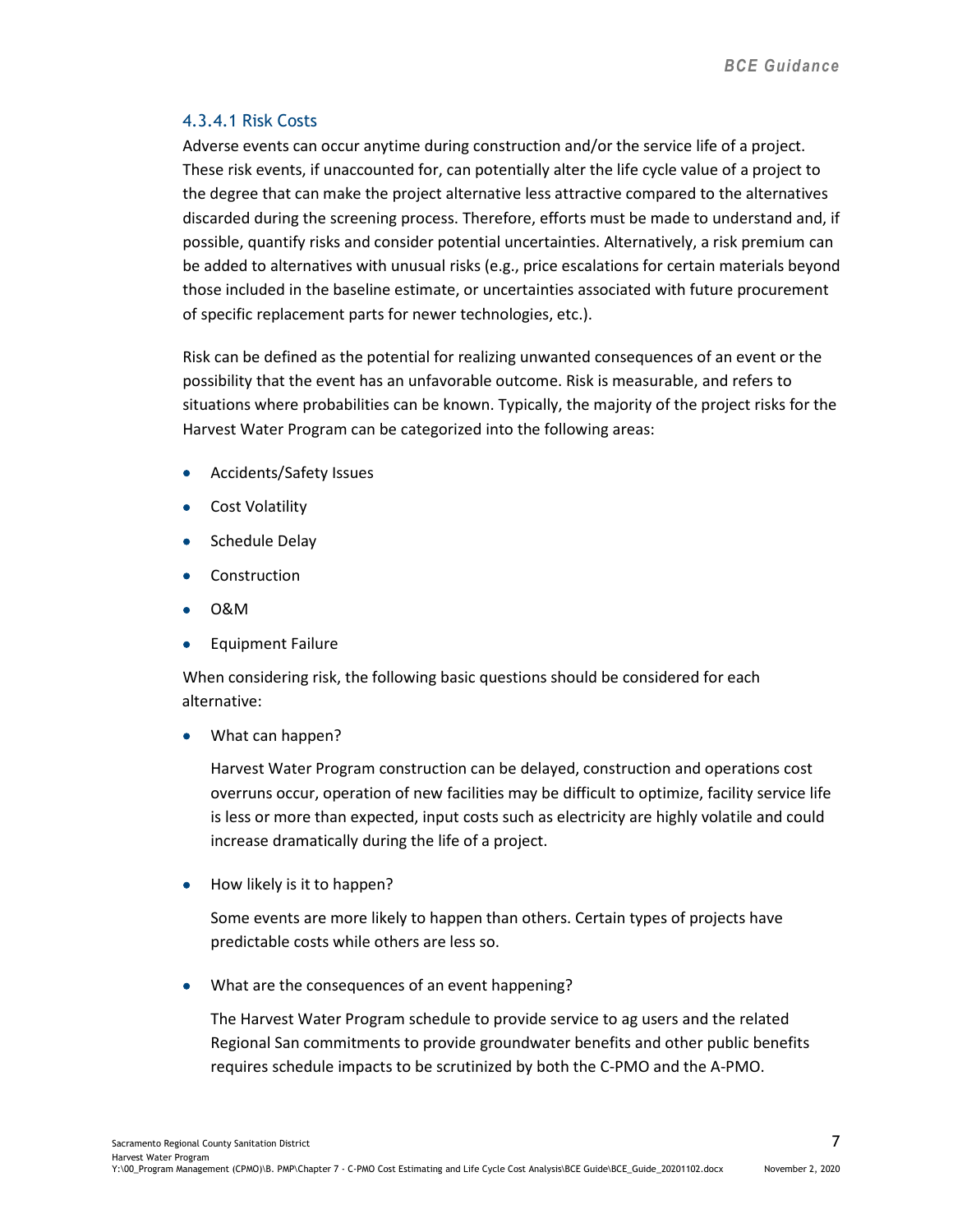#### 4.3.4.2 Determining Probabilities

Uncertain project outcomes sometimes have fairly well-known probabilities, but sometimes they do not. Among the better known probabilities are those that are associated with some recurring factors that have well-documented historical variability.

Examples of recurrent probability outcomes include the following:

- Equipment and facility failure rates, which are documented and differentiated for various types of equipment. (Maintenance histories of most types of existing SRWTP equipment can be queried using Maximo to calculate annual average repair costs.)
- Worker injuries for some ongoing or frequently repeated District activities.
- Environmental issues associated with construction, such as certain nesting birds or cultural resources.

For these types of uncertain outcomes, the information available on past patterns can provide a reasonable basis for projecting probabilities of future outcomes.

Other sources of project uncertainty are not supported by direct experience. Quantifying these types of risk requires the use of informed judgment. Sources of such judgmental probabilities may include:

- Experience of other agencies in similar circumstance.
- Judgment of Regional San staff, C-PMO staff, or others who are familiar with the underlying uncertainty, and have at least an anecdotal basis for assigning probabilities.

In some cases, the sensitivity of a specific risk should be evaluated by changing the probability of the risk occurring. This can provide considerable insight into the relative importance of the risk in selecting the preferred alternative.

#### 4.3.4.3 Quantifying Risk Costs

Risk costs are typically calculated as the probability of the risk event times the financial consequence of the event, or the expected value of the event. The risk costs can generally be quantified based on historical plant data for the following types of failures or hazards:

- Mechanical failure,
- Electrical or control systems failure,
- Hostile environment or fire,
- Structural failure from an earthquake,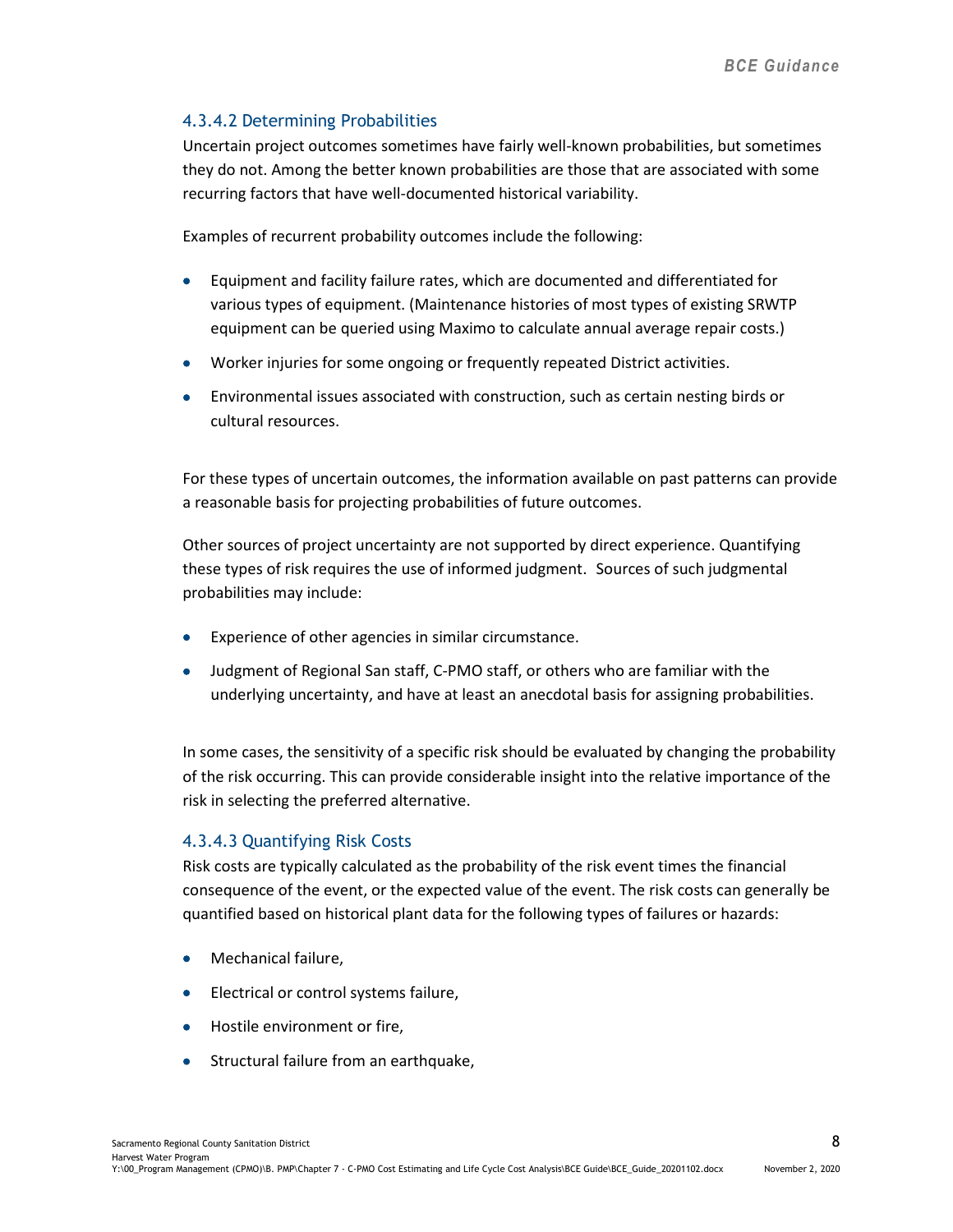• Inadequate effluent capacity

#### <span id="page-10-0"></span>**4.4 Public Impact Costs**

Public impacts can be temporary, during the construction of a project, or permanent, lasting throughout the life of the project. For the Harvest Water Program projects, potential public impact costs such as vibration, noise, dust, odor and aesthetics should be considered. The public impacts related to traffic delays during construction due to the amount of truck traffic delivering equipment and material should be considered also. These costs are only important for the BCE if they would be significantly different between alternatives.

Public impacts that cannot be quantified or mitigated by the design should be listed in the non-quantifiable factors.

#### <span id="page-10-1"></span>**4.5 Non-Quantifiable Factors**

Non-quantifiable costs and benefits, or intangibles, should also be considered for each alternative. The analysis can be performed using a 1 to 5 rating scale with 1 and 2 considered low impact, 3 considered moderate impact, and 4 and 5 considered high impact.

Examples of non-economic costs are as follows:

- Public relations or District image (External Customer),
- Operator preference (Internal Process and Employees), or
- Social impacts such as potential for loss of business, and/or noise (External Customer).

### <span id="page-10-2"></span>5.0 Analysis

The analysis step of the BCE process compares the alternatives against each other and provides the basis for selecting a preferable alternative. The analysis is based on the new positive value (NPV) and non-quantifiable factors.

#### <span id="page-10-3"></span>**5.1 Calculating Life Cycle Costs**

The key variables that are used to calculate life cycle costs are duration, discount rates, inflation rate, and electricity escalation rate. The duration for Harvest Water Project BCEs will typically be 60 years. A standard discount rate of 5 percent will be used with discount rates of 3 percent and 7 percent used in sensitivity analysis. The standard inflation rate is 3 percent. The standard electricity escalation rate is 5 percent, but it can be varied as part of sensitivity analysis to energy costs.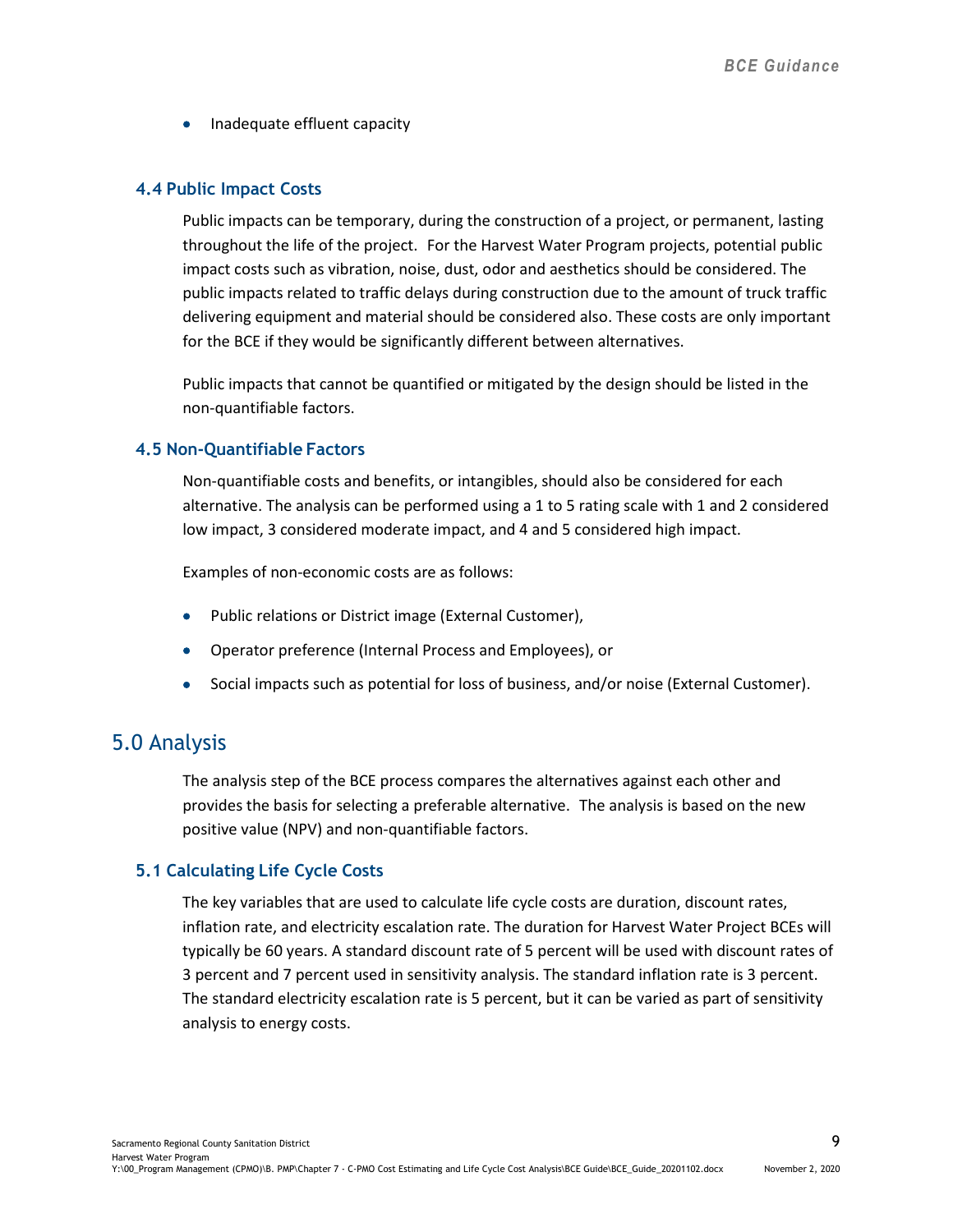#### <span id="page-11-0"></span>**5.2 Sensitivity (Uncertainty) Analysis**

Uncertainty can be defined as a broader set of cases in which the outcomes are recognized to be variable and not predictable and, in addition, their outcomes and probabilities may not be known or knowable in advance. Some degree of uncertainty will be associated with almost any significant capital project or utility program. Utility capital projects tend to have long lives, which means that their life cycle cost analyses will extend far into the future, which is inherently uncertain. For this reason, a method known as sensitivity analysis is sometimes used to evaluate uncertainty.

Generally speaking, a sensitivity analysis is a method to test "what-if" scenarios of the NPV analysis by varying certain parameters. In a typical sensitivity analysis, the value of an input variable that is potentially uncertain, such as long-term power costs, is changed, while all the other project variables are held constant, and the amount of change in results is noted. The same process is repeated for other input variables that are considered uncertain. Finally, the variables chosen can be ranked according to the effect of their variability on the net present value results.

The parameters that are typically varied in a sensitivity analysis are:

- Discount and Inflation (Escalation) Rates The discount rate is important in comparing O&M costs to capital costs. Inflation and escalation rates are the expected rate at which prices for inputs to the project increases over time. These rates typically have the most impact on the results of the sensitivity analysis. It should be noted that inflation rates sensitivity are typically assigned to construction cost estimates.
- Risk Levels- The probability of an extraordinary and/or uncertain event occurring can impact the total life cycle costs of a project. Similarly, risk levels can vary between alternatives and the use of a risk premium can provide more realistic financial comparisons between alternatives.
- Cost Estimates This investigates whether the outcome of the NPV analysis is subject to change based on conservatism and/or optimism in developing cost estimates for capital, operations, maintenance, or other specific types of costs. Costs can be adjusted lower or higher (i.e., halved or doubled) as may be appropriate.

#### <span id="page-11-1"></span>**5.3 Recommendation of a Preferred Alternative**

The selection of the preferred alternative is based on the Total Cost in NPV (in today's dollars) and analysis of non-quantifiable factors. The project team must evaluate all results intuitively along with the economic factors and benefits to reach consensus on the preferred alternative. The case for the recommended alternative should be made clear and should stand up to scrutiny. Depending on the project, it is suggested that the stakeholders have input and agree